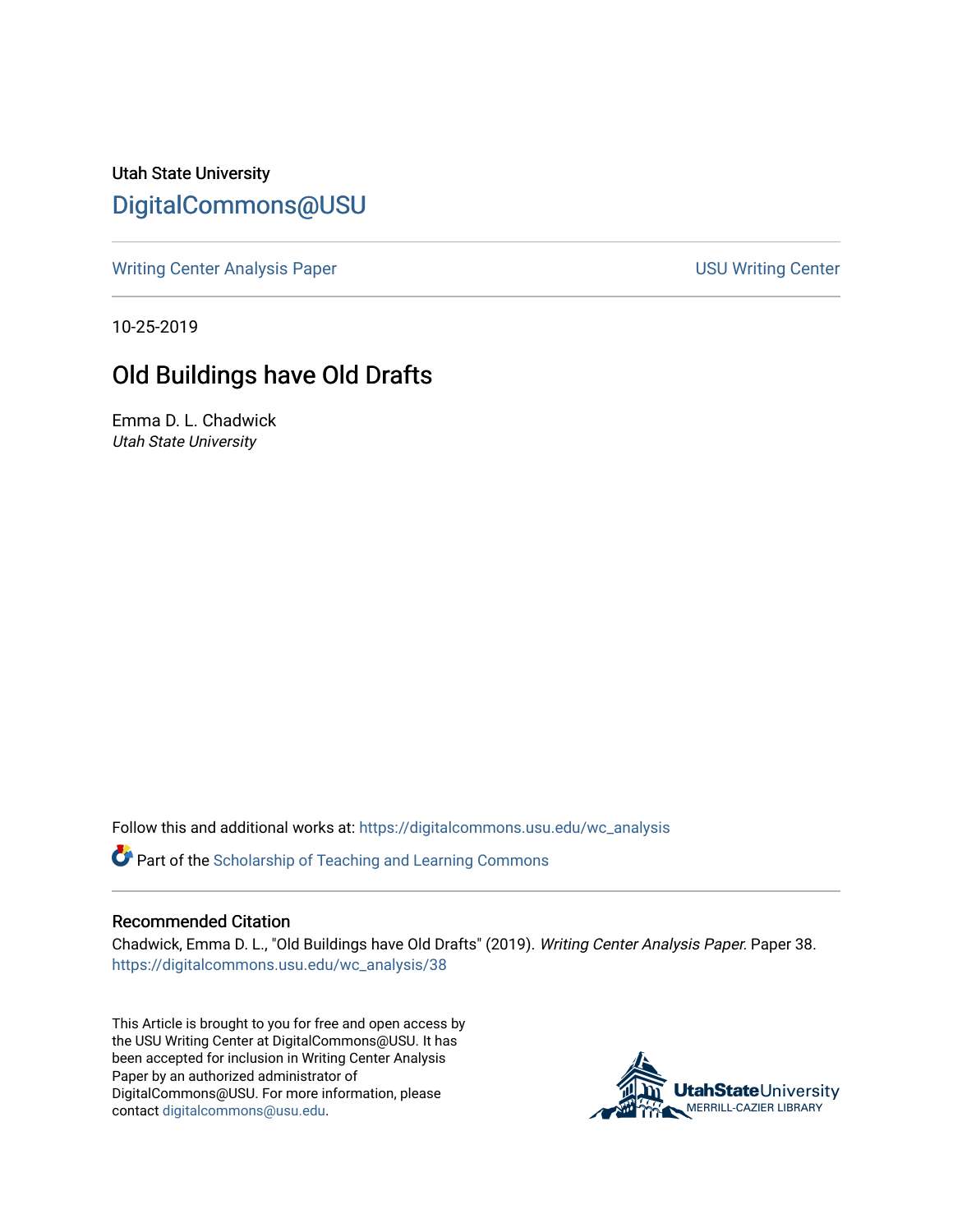Emma D. L. Chadwick Star Coulbrooke Beth Buyserie ENGL 6820 25 October 2019

## Old Buildings have Old Drafts

This is a reflection of my experiences as a tutor at the Utah State University Writing Center in comparison with my time at the Dixie State University Writing Center. Although both have provided opportunities for me to learn and practice pedagogy as well as improve my own writing, both have also provided entirely different experiences and atmospheres. The physical differences between the buildings and the departments that house each writing center are reflective of the processes emphasized in their instruction of writing. Consequently, they impact the way that students view the writing process and the role of the Writing Center, and have influenced my view of my role as both a tutor and as a teacher.

Keywords: Writing Center, revision, drafting, process, collaboration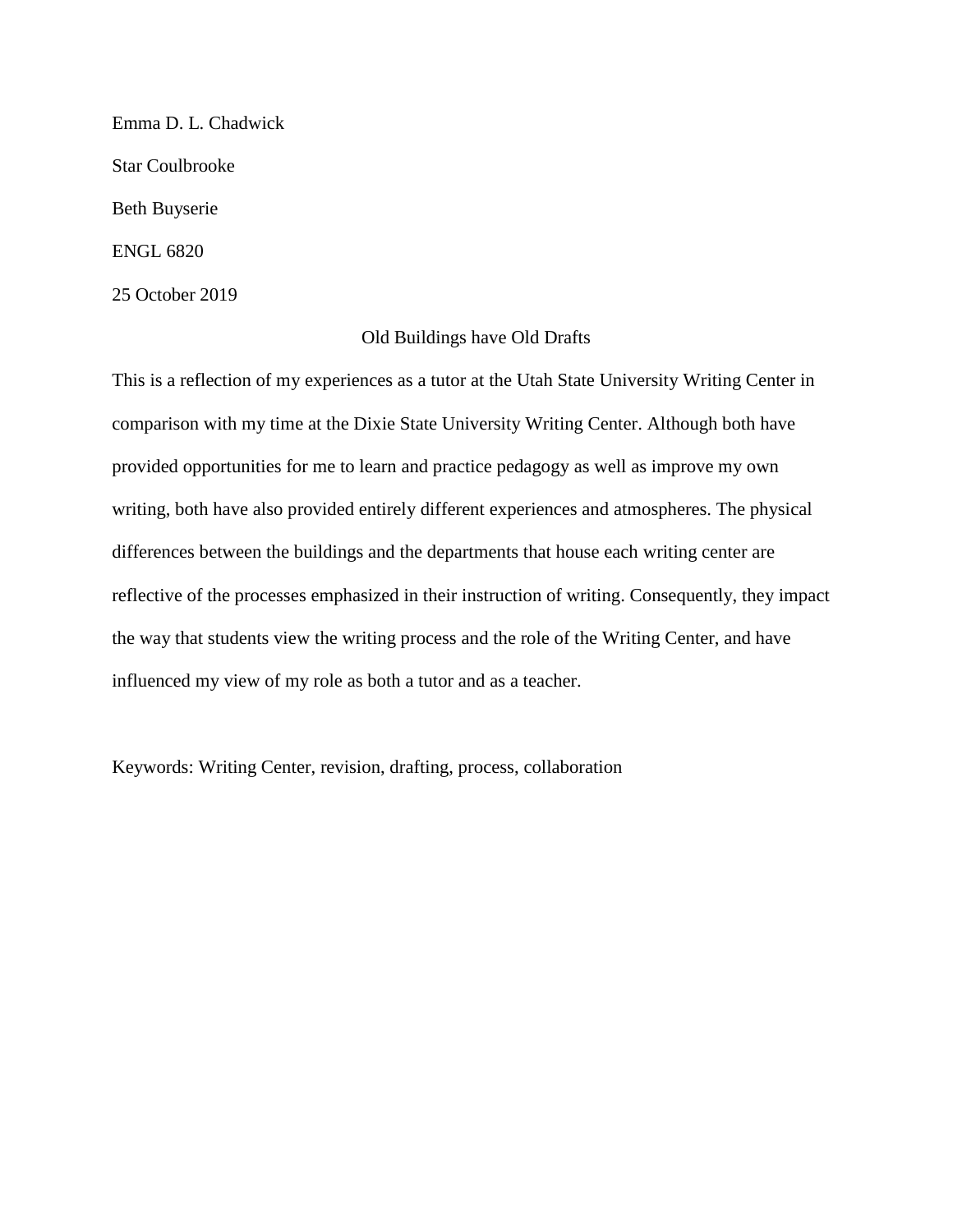## Old Buildings have Old Drafts

The Utah State Writing Center is a cozy environment. The entirety of Ray B. West has a very lived-in feel. The building isn't new, and it doesn't have all the bells and whistles of some of the newer buildings on campus. However, there is charm and a certain comfort in the creaky floors, the mish-mash of tiles and carpeting, and the juxtaposition of the old, ornate banisters with the bright paint on the walls. As I descend into the basement towards the USU Writing Center, I feel companionship in knowing that I am only one of many English students who have walked through the halls and wiled away hours in the classrooms and offices within.

Ray B. West's familiarity continues into the Writing Center's space. The small reception room is always filled with at least one smiling face, but usually there are several tutors and students sitting in the chairs around the perimeter, chatting and laughing while waiting for sessions to begin. Cubbies and stacks of paper clutter the walls and desks, but this only serves to give the small space a comfortably busy feel.

USU's Writing Center was a shift for me, as I came from Dixie State University's Writing Center, which is on the fourth floor of the Holland Centennial Commons—an enormous, modern building, with floor-to-ceiling windows marching from corner to corner and meticulously decorated with a color scheme of unassuming grays and deep red. Everything about the building is sanitized and open air. There are no areas where books and stacks of paper have been left, waiting for work to resume. Every pencil is in its cup, every book sits neatly on its shelf with room to spare, and all clutter is neatly filed out of sight. The ceilings are high, and tables are pushed into the middle of the room where they can soak up all the Southern Utah sunshine that pours in from every angle.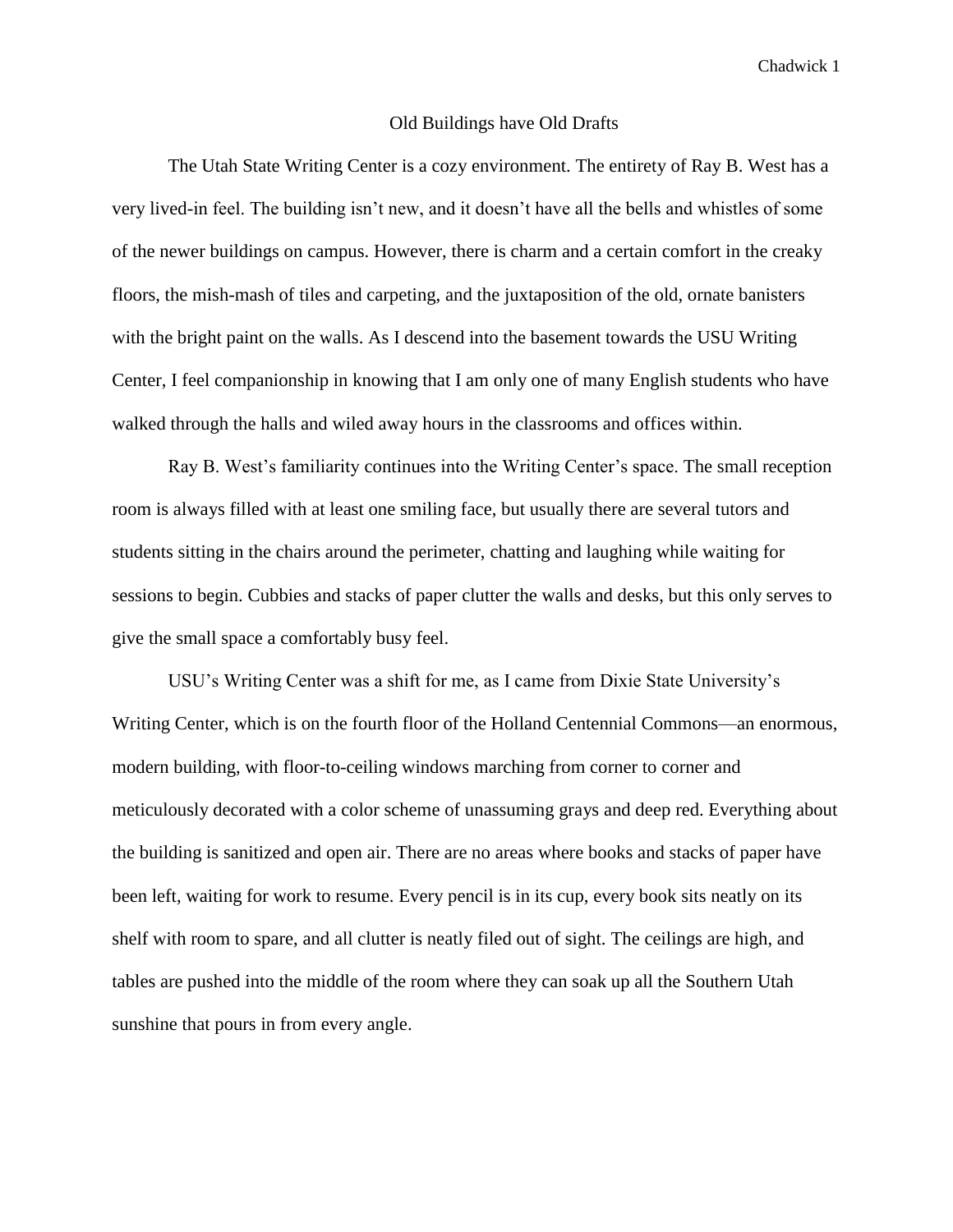Despite these differences that may make DSU's facilities more aesthetically pleasing, there isn't as much personality or comradery built in. Everything feels too new. Many offices have only housed one professor's labors. Many of the first students to learn and work in the space are still present. Furnishings haven't yet been rearranged to make room for new additions, and spaces haven't been reworked to suit changing needs of the university.

Aside from the physical differences between the Utah State and Dixie State writing centers, working with students at USU has also been an entirely different experience. While the majority of students I worked with at Dixie State came into the Writing Center with a completed draft, eager to have a tutor point out a few minor errors and affirm their work before sending it off for submission, it seems to me that students at USU come into the Writing Center to collaborate with a tutor in a wider variety of stages of the writing process. The difference seems to lay in an emphasis on the *process* of writing rather than a textual product. At the DSU Writing Center, students who came in without a "finished" product were usually the least productive sessions in my opinion, some students only coming in to check a box and receive credit for visiting the center at all, whereas the students at USU are eager to come and mull over a topic with another set of ears, stepping back and viewing it from all angles before they sit down to write.

These brainstorming sessions have been my favorite sessions at the USUWC. Seeing students become so excited about their topics, watching the gears turning in their heads as they become inspired to write is inspiring to me. I also love learning about the topics that make each individual student tick. "Sorry, I find this is so fascinating. I'm such a nerd," seems to be a common apology.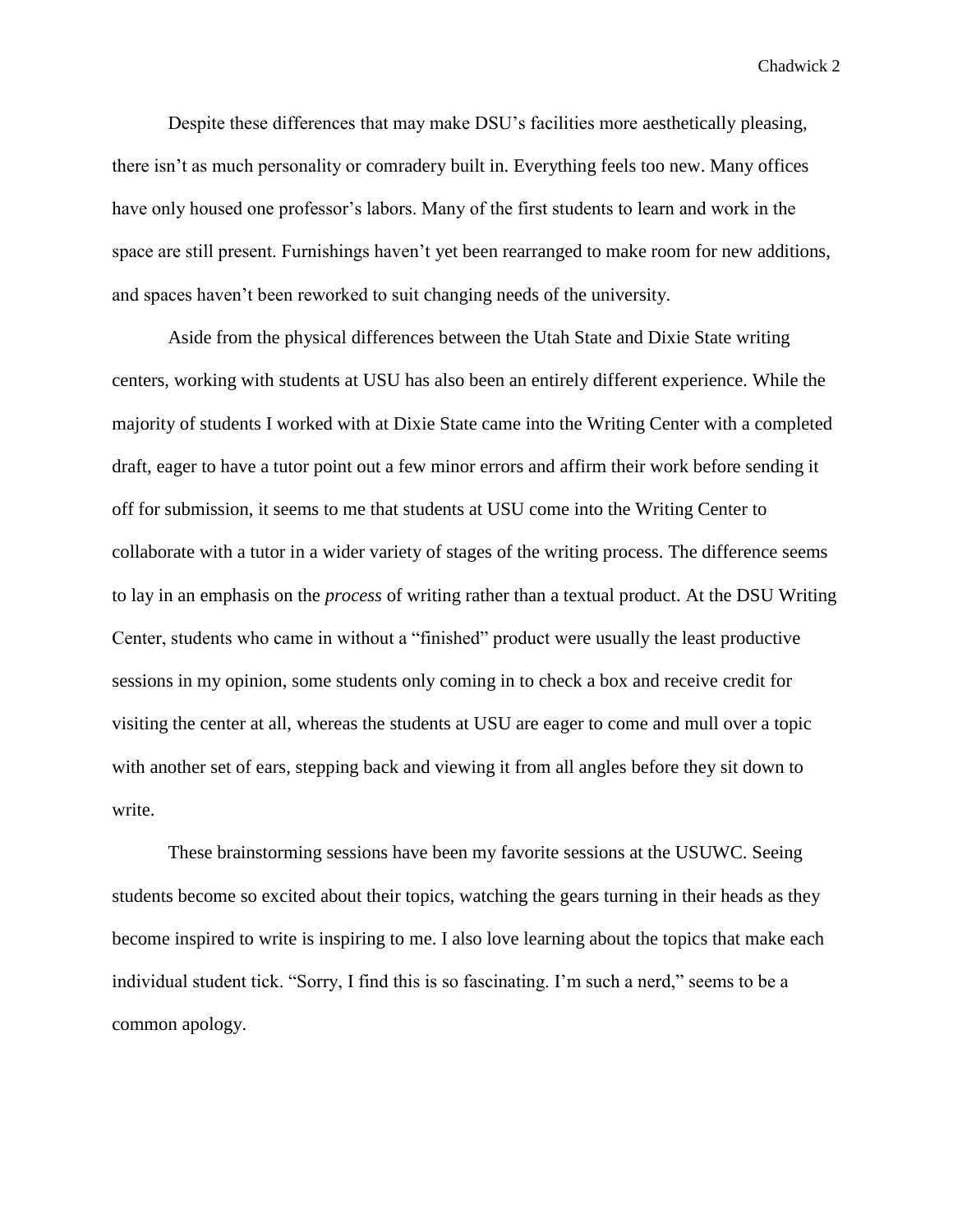The majority of students who come into these writing centers are in undergraduate programs, and they are working in general education courses. Many of them lack confidence in their writing skills. Even though they typically have plenty to say on a plethora of topics, they often hit a roadblock when it comes to putting pen to paper because they have been told that they aren't good enough writers. Students have confided in me the things that their teachers have told them in middle school, high school, and even the university: things that have discouraged them and convinced them that their writing isn't good and that their voice shouldn't be heard in that way.

As heart-breaking as these experiences are, they have inspired me to be a tutor and a teacher that is uplifting. In the tutoring cubicle, writers are allowed (and encouraged!) to take the reins on their writing. Writing and the creation of a text should be an empowering experience. A student should feel freedom in expressing their thoughts and opinions on paper, as it is an uninterrupted conversation with themselves that the rest of the world can view. When transcribing ideas on to paper, there isn't room for the reader to interrupt or qualify what the author has to say, other than in the margins. And yet, it sometimes feels like students are most hesitant to put pen to paper.

Perhaps it is the illusion of permanence when it comes to written word: spoken words don't hang in the air. Rather, they exist for an instant before they dissipate. Perhaps they live on in someone's mind, but even there they are twisted by perception and can evolve with the listener's thoughts. Writing makes a statement that is created and then must be destroyed in order to vanish. They must be shredded, tossed in the trash, or buried in a box to be forgotten.

And as a result, students feel the pressure for the words that they put on paper to be significant and well-written the first time around. In tutoring sessions and in my classroom, I